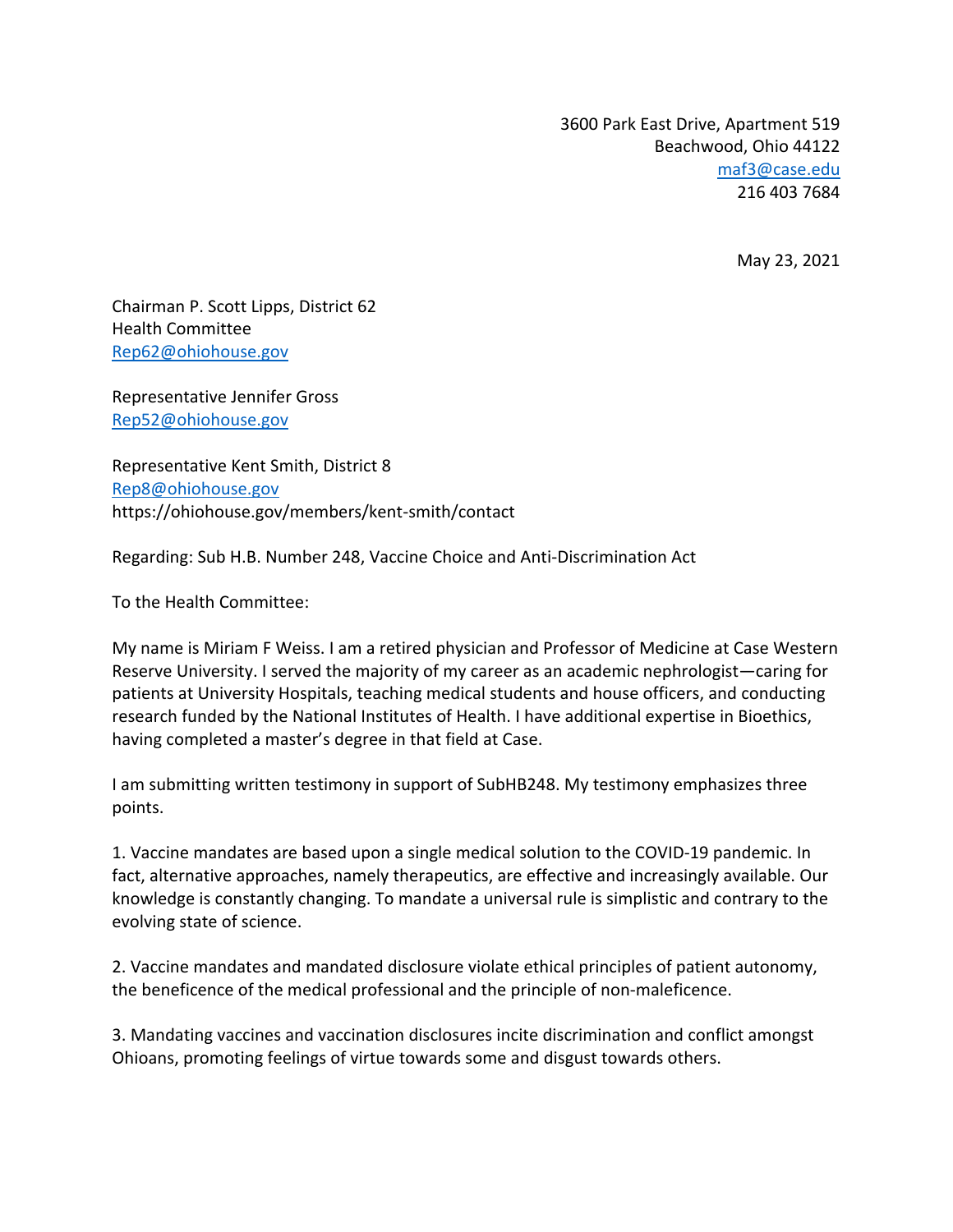1. In the United States, public health officials and bureaucrats have promoted the idea that vaccination is the only way society can return to normal. Faced with one option, millions of Americans have accepted vaccination. Yet millions more remain uncertain.

In recent months, COVID-19 cases (and death rates) have decreased, seemingly in response to widespread vaccination. However, uncertainty remains. Do vaccinated people become asymptomatic carriers who can spread the virus to others? How long does protection last? Does vaccination protect against viral variants? Why are must people who have recovered from infection and have natural immunity advised to receive the vaccine?

It is a foolish over-simplification to equate vaccine-induced levels of antibodies against one viral component (the SARS-CoV2 spike) with immune protection. The human immune system employs multiple redundant pathways to protect against disease. A multitude of factors, immunological and individual, contribute to illness and recovery.

While vaccines have been developed at "warp" speed, therapeutics have lagged behind. Treatment protocols used with success in other parts of the world, and supported by strong research and clinical experience, have been reviled and hidden from view on mainstream and social media.

2. Currently available vaccines against SARS-CoV2 are NOT FDA approved. They are experimental treatments made available to the public under an Emergency Use Authorization (EUA). Guidance from the U.S. Department of Health and Human Services with respect to EUA states that "recipients be given the option to accept or refuse the EUA product."

The Nuremberg code, agreed on by the major powers in the aftermath of Nazi atrocities, is the cornerstone of clinical research and bioethics. Informed consent for medical interventions is a universal right. In practice, fully informed consent must be given by a competent adult, voluntarily, and free of coercion. Violations of these requirements represent a form of assault, punishable by law. At present, lawsuits against mandatory vaccination have been filed in the U.S. and in Norway. A group of Israeli Citizens is seeking redress against vaccine mandates in the International Criminal Court.

Although vaccine manufacturers have been protected from lawsuits for injury or death caused by experimental vaccines, companies and individuals that mandate vaccination remain liable. In addition to standing up for freedom, the provisions of Sub HB248 provide Ohio businesses and institutions with strong guidance to avoid breaching foundational principles of medical ethics.

The ethical practice of medicine requires caring for one patient at a time, not a whole population. As a physician, it is my solemn duty to treat based on my detailed knowledge of the individual in front of me, in combination with the knowledge I have acquired through